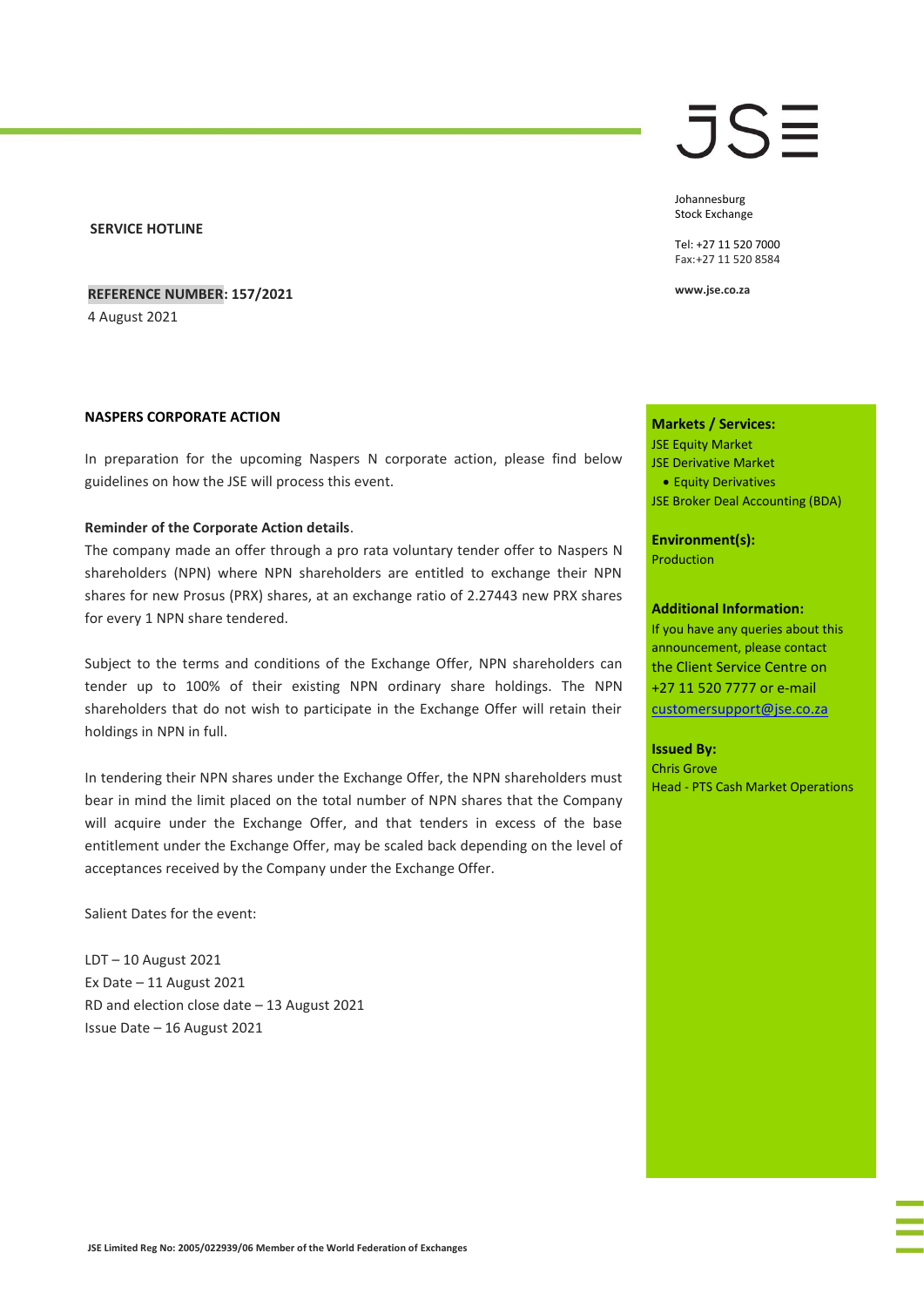# JSE

# **JSE Processing**

# **Derivatives**

Clients are remined of the market notice 240/2021 issued 17 June 2021 where clients where informed that the JSE will not be adjusting existing positions held in NPN or PRX derivatives contracts due to the offer being an elective event.

#### **Index**

The treatment of the Index and weightings will be dealt with in a separate communication.

# **BDA Processing**

There are 2 possible scenarios that would need to be considered and planned for.

# Scenario 1

Naspers shareholders do not tender sufficient NPN shares to meet the minimum threshold for the event to proceed.

In this scenario, the JSE will delete the corporate action prior to the BDA batch processing 13 August 2021 (Record Date and Election Close Date).

#### Scenario 2

The event proceeds with but with a scale back. In this scenario the resultant Prosus entitlement and ratio applied will only be provided on Saturday, 14 August 2021. Brokers who have submitted their spreadsheets to their respective CSDP's will receive their spreadsheet back from their CSDP's updated with the resultant entitlement, taking into account the scale-back.

The JSE has been working with its service provider to assist brokers with the processing of the event over the week-end 14/15 August 2021.

In order to assist with the processing, brokers will be required to provide the JSE with the updated spreadsheets received on Saturday, 14 August 2021 after brokers have validated that the information received from their CSDP is correct.

#### **BDA Dissemination**

In the vent that the scale is applied, please note that as the event will only be processed over the week-end 14/15 August 2021, the resultant entitlement will not be included in the BDA dissemination files created Friday, 13 August 2021. The resultant entitlement will only reflect in the BDA dissemination created during BDA batch Monday, 16 August 2021.

**A broker session has been set-up for Friday, 6 August from 12h00 to 13h30 where a detailed process to be followed over the week-end will be presented to brokers.**